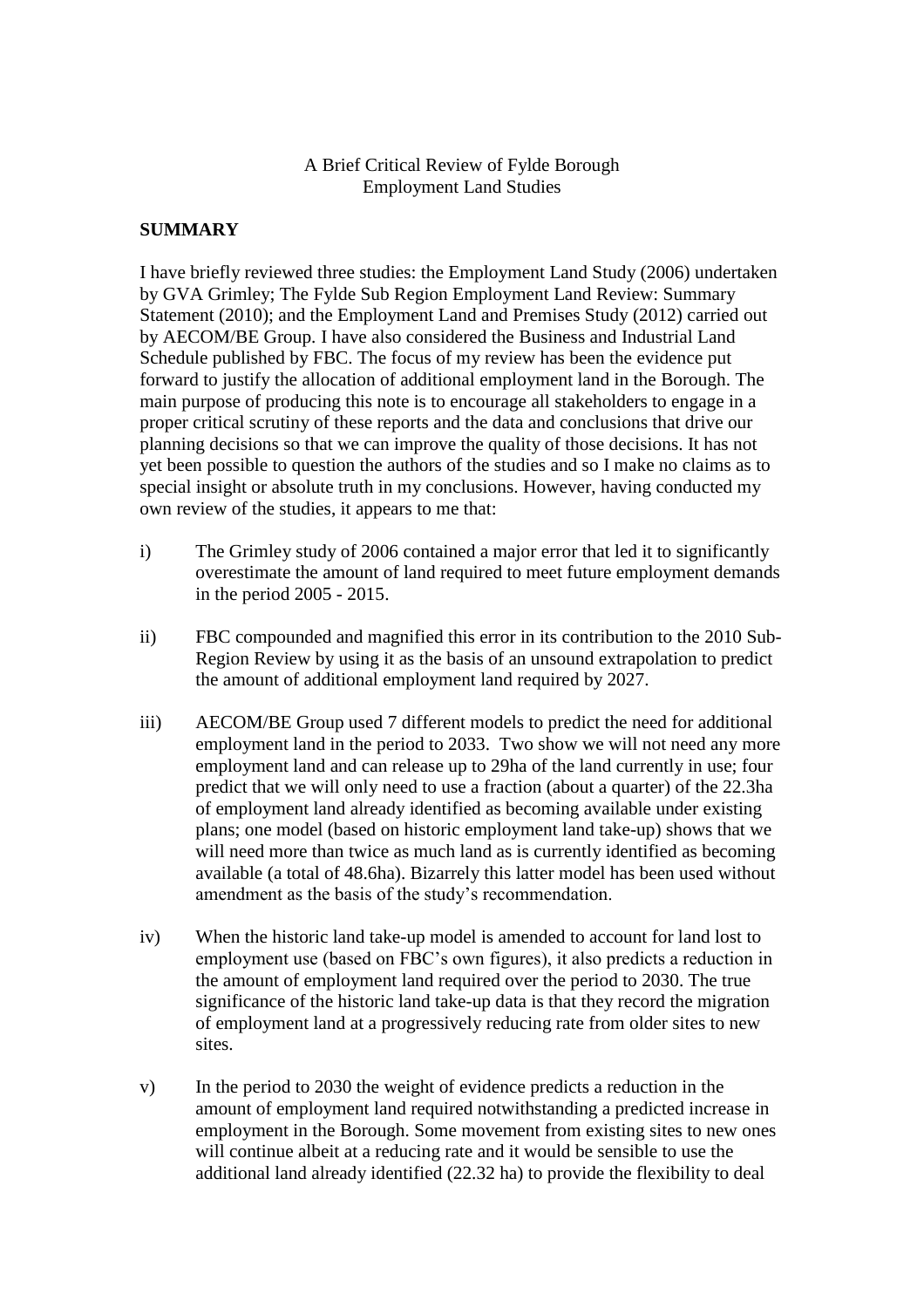with these changes rather than immediately allocate it to other uses. There is no requirement to allocate any further land to employment use.

vi) Most of the new employment sites brought forward in the last 20 years have been situated in the North of the Borough on or close to the M55 and the boundary with Blackpool. Since these sites have been open to occupation by businesses from Blackpool and Fylde, they have been serving the Blackpool requirement for employment land as well as that of Fylde for many years now. There is no requirement to make separate special provision over and above the conclusions drawn from the existing data.

The reasons for reaching these conclusions are set out in the sections below.

# **1. GVA GRIMLEY STUDY**

An 'Employment Land Review' study was undertaken for FBC by GVA Grimley in 2006*.* The study identified land available for future employment use and looked at the prospects for future employment growth (that would create a need for additional employment land). They used consultants called Cambridge Econometrics to look specifically at Fylde's employment growth expectations in the period covered by the Grimley study (2005-2015).

# **1.1 Key assumptions**

The study anticipated a substantial employment growth rate in Fylde borough in the period from 2005 to 2015. This prediction dramatically reversed the trend in previous years where the report admits: '*There has been a downturn in aggregate employment across the Fylde borough since 1998; the trend has been shallow but definite. This compares unfavourably with adjacent areas including Chorley and Preston …. The borough has continued to lose jobs in a period which saw employment growth within the North West region and Great Britain'* (section 12). Notwithstanding the record, Grimley predicted in 2006 that: *' the overall forecast growth for Fylde is expected to be significantly above the average at nearly11% by 2015; this is twice the national average rate of growth and three times the regional rate of growth for the same period.'* (section 8). The central assumption of the study assumed an additional 4,652 employees in Fylde over the period to 2015.

# **1.2 Its calculation and conclusions**

In looking at employment land requirements, the study estimated the extra employment space needed by the additional employees it predicted in various industries and concluded that they would require an additional 27.7ha of employment land (table 47). This was based on a high level (ie inefficient) land use assumption. The equivalent number at the low use (efficient) assumption was 18.7ha. They also did an alternative simple calculation based on historic annual land take-up. This established an annual figure of 2.64 hectares (that they admitted included an uncharacteristic peak year) that was modified to a true run rate of 1.57ha pa. These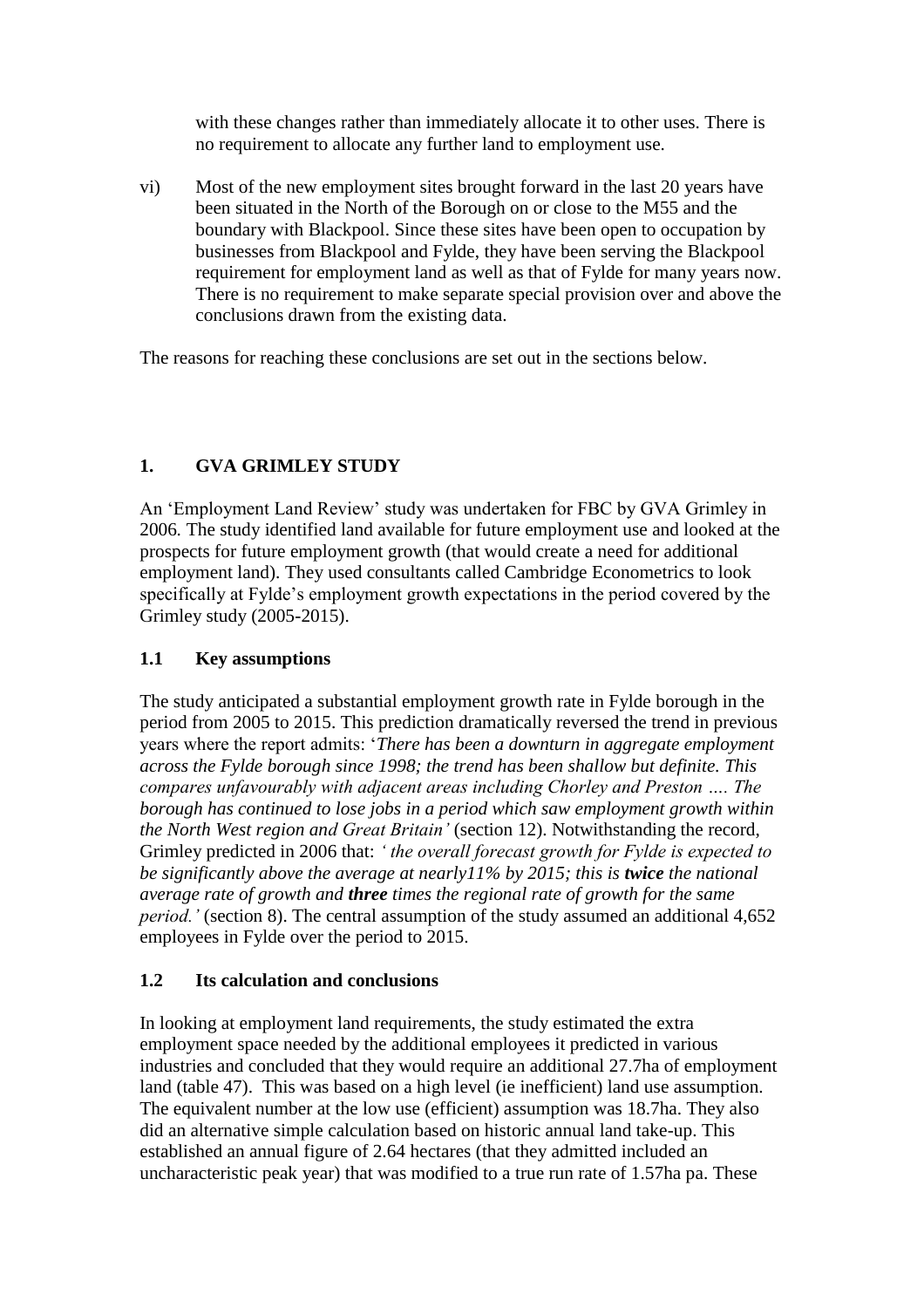rates gave total numbers of 28.9ha and 17.3ha respectively (but they ignored the lower 'characteristic' figure and carried the higher figure forward in their later deliberations). They also looked at a case where there is no growth at BAeS, and this led to a total requirement of 18.5ha. In their recommendation they plumped for the 27.7ha figure, which they justified on the grounds that it was most similar to the historic take up figure (problems with this historic take-up model are examined in section 3.5 of this note).

They then looked at all the employment sites already in the system for future development (discounting some sites that were available but not geared to meet the forecast type of employment demand) and produced a list : Discounted Supply of Suitable Sites (table 57) showing a supply of 27.3ha. that was expected to become available in the study period from identified planned developments.

They concluded (para 13.6, page 231, Grimley study) that: '*there appears to be a sufficient match between supply and demand'* (i.e. a 27.7ha demand is broadly met by a 27.3ha supply). FBC drew the conclusion that employment land was tight.

# **1.3 Areas of concern with study**

There was one significant error even if you fully accepted the upbeat economic assumptions. Grimley predicted an additional 946 jobs at BAeS, Warton but they incorrectly assumed in their calculations that these jobs would generate a requirement for an extra 9.19 ha (Table 47) of employment land in Fylde over and above the site BAeS already occupied at Warton. This was a substantial error and should have been picked up by FBC. BAeS had plenty of capacity within its existing footprints at Warton and Samlesbury to cope with the extra staff; it has employed several thousand more in the past and would indeed have needed to employ any additional staff on its existing sites. Correcting this error has a substantial impact on the demand figure, reducing it from 27.7ha to 18.51ha.

At the same time (certainly before the report was published and FBC used its conclusions to inform its SHLAA strategy) BAeS had declared its 'Marconi' site of some 8ha as surplus to requirements. This did not feature in the Grimley review of employment land supply. Had it done so, as it should, it would have increased the employment land supply figure from 27.3ha to 35.3ha.

The effect of correcting just this BAeS error (without questioning Grimley's other assumptions) would be to move from a conclusion that there would be a broad balance between supply and demand to a conclusion that there would be twice as much land available as was needed (35.3ha available and 18.5ha required). In fact, if you use Grimley's low land-use assumption the requirement figure comes down to around 11.5ha. suggesting that there is three times as much land available as is needed.

The BAeS error is repeated to a degree in some of the other calculations, in the sense that, for instance, when the hotel and restaurant business says that it expects to take on more staff, it doesn't mean it's going to build another hotel or restaurant. It usually means it will employ more staff to cope with extra business and busier shifts on its existing sites.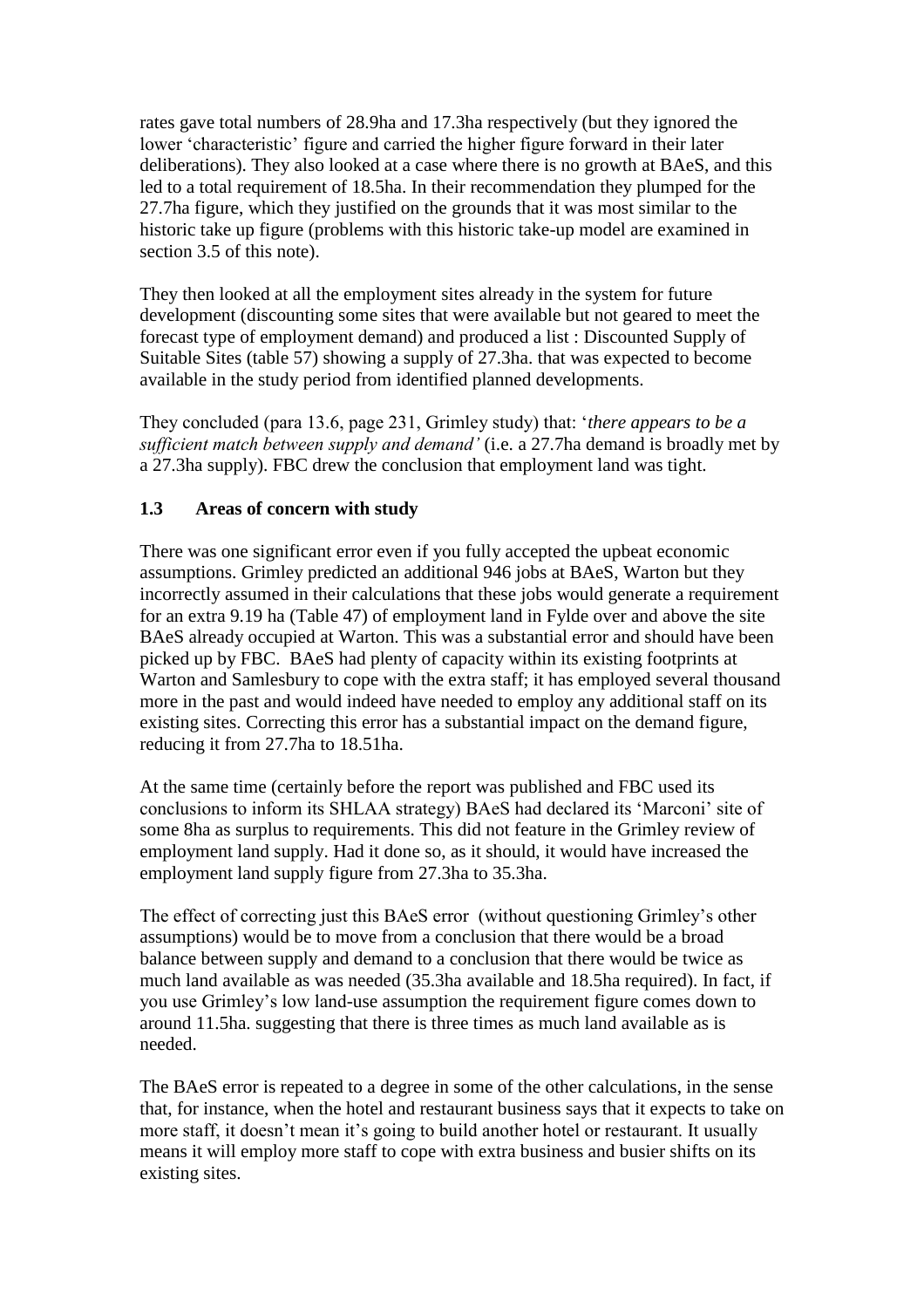The reality is that, even if you accepted Grimley's optimistic economic assumptions at face value, a proper critical reading of the study would show that there was far more employment land already available or earmarked in the planning/development process than was going to be necessary, by a factor of more than 3.

# **1.4 Its effects**

FBC used the study's conclusion that there was a balance of supply and demand (*'there appears to be a sufficient match between supply and demand'*) to draw the conclusion that employment land was 'tight' and in the case of the SHLAA exercise to declare: *'..employment land [has] not been included in this assessment .. because… there is a shortage of employment land..'* This ensured that almost all the land brought forward in the SHLAA exercise was greenfield although it was already apparent that substantial areas of brownfield land were becoming available.

# **2 FYLDE SUB REGION EMPLOYMENT LAND REVIEW (2010)**

FBC took the uncorrected Grimley figure of 27.7ha demand for the period to 2015 and extrapolated it to 60ha for the period to 2027. This is a bogus number that compounds the original error with an unsound process. Not only is this based on an incorrect initial number but the presumption that the exaggerated growth rates and restricted land supply postulated in the Grimley report for the period to 2015 would continue to 2027 appears not to have been questioned. Furthermore no allowance was made for a natural matching growth in the supply

Why FBC felt in 2010, well into a recession, that it was acceptable to continue to use (and even extrapolate forward on the basis of) pre-recessionary assumptions that could clearly be seen to be wrong is a mystery. In addition the Grimley report itself actually foresaw existing employment land increasingly being released after the period covered by its study (i.e. after 2015).

# **3. AECOM/BE Group: EMPLOYMENT LAND and PREMISES STUDY**

This study was commissioned by FBC and its final report is dated August 2012. The underlying economic predictions were commissioned from Oxford Economics. The study involved all the usual range of activities including questionnaires to businesses and stakeholder consultations. The basic task, as in the case of the Grimley study was to identify the need for employment land, in this case, for the period to 2030. The study recognised employment land of 22.32ha already identified in the planning system as becoming available in the period.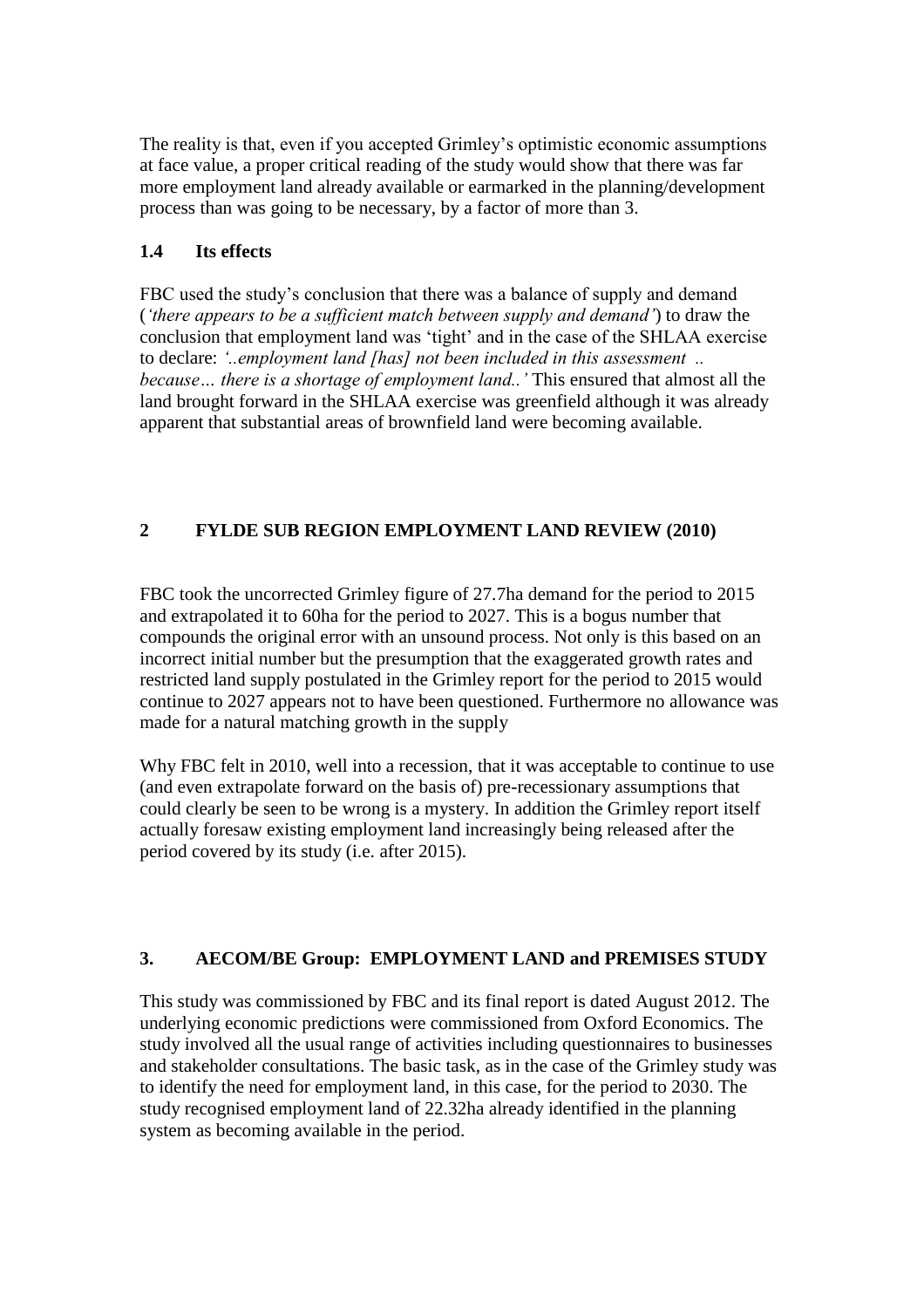# **3.1 Key assumptions and calculations**

The BAeS Warton site and its Enterprise Zone were specifically excluded from consideration on the grounds that it was a separate exercise intended to draw business in from outside the region to replace BAeS work. However the impact of the Enterprise Zone was reflected in the economic forecasting models (ie they modelled situations without an Enterprise Zone and with one – in the latter case they assume extra employment outside the zone of 500 employees over the period).

The study developed 7 models to assess the amount of employment land needed. The first model is based on historic employment land take-up trends. The other 6 are more scientific attempts to predict the future, based on the work done by Oxford Economics. These 6 models forecast employment growth using two different techniques. The two techniques expand to 6 models by changing assumptions on the Enterprise Zone (Policy on and Policy off) and, in the case of the second technique, varying the percentage of workers deemed to commute out of the borough. In each of the 6 cases the land required is then calculated (as in Grimley) on the basis of the space required to support an employee in a particular industry sector. The ranges shown arise from differences in the employee density assumptions.

The first technique looks at employment changes broken down into 19 industry sectors using the Oxford Economics forecast. This predicts a decline in manufacturing and a growth in services (only in the private sector; public sector services are set to decline). In the period to 2017 there will be a 4.1% growth in employment (additional 2000 jobs). Total employment will then plateau for 5 years before a slight drop to a further plateau lasting to 2030 (see section 10, table 63).

The second technique is based on population forecasts produced by Oxford Economics for the period to 2030. The prediction is for the Fylde population to grow from 77,000 (2012) to 85,000 (2030). The study expects the working population to grow by 1100. It goes on to calculate how much extra employment land would be needed for them to work on. This is broken out into forecasts that assume a) that the whole 1100 work within the Borough and b) that only 66% do (the current ratio).

The different techniques and assumptions produced 7 different models:

- i) long term employment land take-up history;
- ii) employment change (no Enterprise Zone effect)
- iii) labour supply change (100% work in Fylde).
- iv) labour supply change (66% work in Fylde).
- v) employment change (with Enterprise Zone)
- vi) labour supply change (with Enterprise Zone; 100%)
- vii) labour supply change (with Enterprise Zone; 66%).

# **3,2 Its results**

The tables below show the results of the different models in the study. In Table 3.2.1 the figures show the predicted change in the employment land requirement between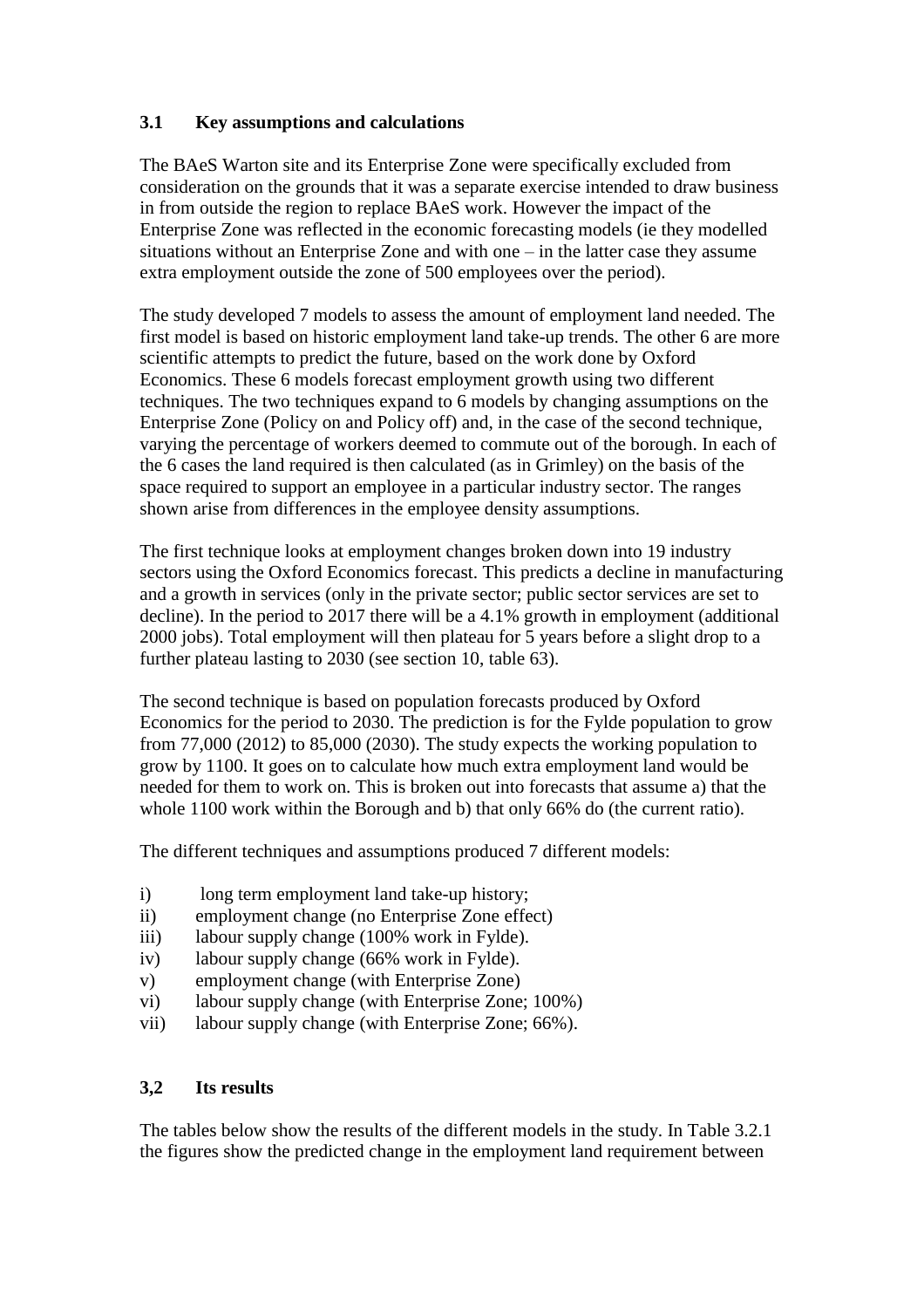now and 2030. A negative number shows the area of land that is currently used for employment that will no longer be required and can be assigned for other use.

| <b>Model</b> | Land required (relative to current employment land) by 2030 |  |  |  |
|--------------|-------------------------------------------------------------|--|--|--|
|              | $+48.6$ ha                                                  |  |  |  |
| $\rm ii)$    | $-15.42$ ha to $-23.88$ ha                                  |  |  |  |
| iii)         | $+4.08$ ha to $+4.67$ ha                                    |  |  |  |
| iv)          | $+2.69$ ha to $+3.08$ ha                                    |  |  |  |
| V)           | $-19.60$ ha to $-29.19$ ha                                  |  |  |  |
| $\rm vi)$    | $+ 5.64$ ha to $+6.42$ ha                                   |  |  |  |
| vii)         | $+3.72$ ha to $+4.24$ ha                                    |  |  |  |
|              |                                                             |  |  |  |

Table 3.2.1

Two of the models (those based on employment change) predict a material reduction in the amount of employment land required by 2030. Four of the models (based on labour supply deriving from population change) predict a slight increase in the amount of employment land required; in each case substantially less than the 22.32ha already identified as available employment land. One model (based on an interpretation of the historic land take-up records) shows a requirement for substantially more employment land; more than twice as much as the 22.32ha already in the pipeline..

For the purposes of the forthcoming Local Plan, the question is what additional changes are required on top of the 22.32ha of future employment land already identified in the existing plans (but not yet in use). Table 3.2.2 below shows the changes required in the Local Plan relative to those existing planning assumptions (i.e. changes in the area of employment land required compared to the existing area in use plus the 22.32ha already planned).

| <b>Model</b><br>Land required relative to current planning assumptions |                            |  |  |  |  |  |
|------------------------------------------------------------------------|----------------------------|--|--|--|--|--|
|                                                                        |                            |  |  |  |  |  |
|                                                                        | $+26.28$ ha                |  |  |  |  |  |
| $\rm ii)$                                                              | - 37.41 ha to - 46.2 ha    |  |  |  |  |  |
| iii)                                                                   | $-17.65$ ha to $-18.24$ ha |  |  |  |  |  |
| iv)                                                                    | - 19.24 ha to -19.63 ha    |  |  |  |  |  |
| V)                                                                     | - 41.92 ha to - 51.51 ha   |  |  |  |  |  |
| vi)                                                                    | - 15.90 ha to -16.68 ha    |  |  |  |  |  |
| vii)                                                                   | $-18.08$ ha to $-18.60$ ha |  |  |  |  |  |
|                                                                        |                            |  |  |  |  |  |

Table 3.2.2

In all the models save i), it is shown that the presently planned 22.32ha very substantially exceeds the forecast demand (and of course in two cases none of the 22.32ha is required and some existing employment land can be re-assigned). The study explains that this result derives from the fact that the industry sectors in decline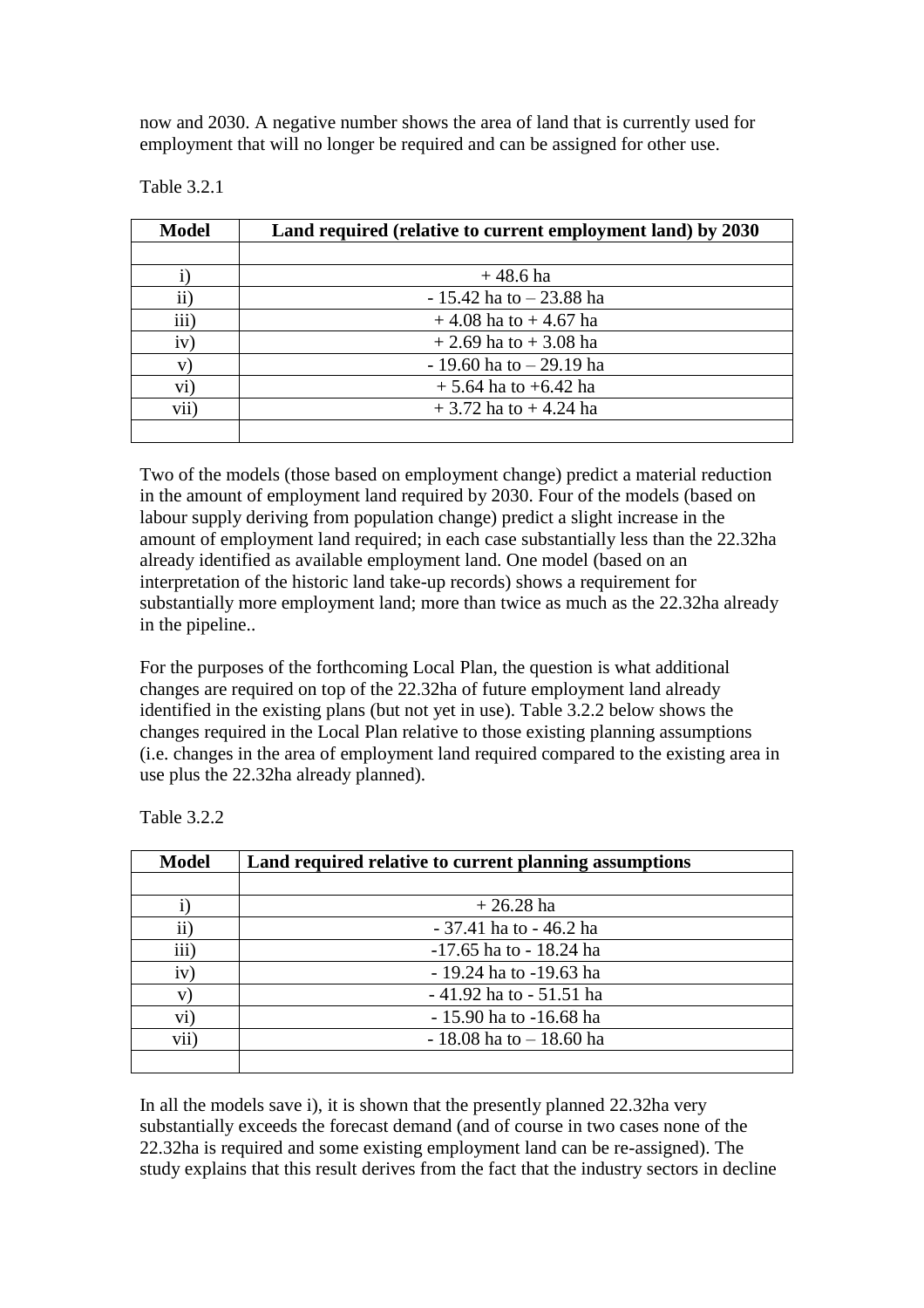use more land than those industries expected to grow. Model i), which is based on historic trends, shows a significant area of additional employment land will be required over and above the planned 22.32ha..

# **3.3 Its conclusions and recommendation**

As we can see, six of the seven predictions of future employment land requirements indicate that the 22.32ha already identified within the planning process will provide substantially more employment land than is necessary.

Strangely the study's authors reject these six predictions in favour of the one prediction, based on a simple extrapolation of historic employment land take up, which showed that significantly more employment land must be designated up to a total of 48.6ha (more than twice the 22.32ha already identified).

# **3.4 Areas of concern with review**

# 3.4.1 BAeS Warton site

One of the major weaknesses of the study is a failure to probe the likely evolution of the BAeS site which itself comprises nearly half of current employment land in the Borough (242ha out of a total of 498ha – Table 3, Fylde Sub Region Employment Land Review: Summary Statement) and houses a business that seems to be in long term managed decline as BAeS transfers business to its Samlesbury site with much better motorway access. Decisions already taken by the Government and BAeS will significantly impact use of the site (notwithstanding the success or failure of the Enterprise Zone) within the plan period.

#### 3.4.2 Some data inconsistency

It was apparent that some of the data used by BE Group to establish its employment land take-up trends was not consistent with the equivalent data appearing in the Fylde Sub-Region Employment Land Review. On investigation it appears that BE Group had included car retail related land take-up that was specifically excluded in the Sub Region review. For the purposes of this exercise, I have applied the Sub Region review assumptions.

#### 3.4.3 Pent up demand

The study supports its decision to use the high land requirement figure predicted by the historic land take-up model on the basis of what it called 'pent up demand' identified in its business and market survey activity. Table 60 shows a comparison of currently available units (office and industrial separately) of different sizes against the demand for such units over the next two years from the survey sample. The study interprets this information to suggest that there is a potential shortage of large office sites and medium size industrial units. This is unjustified for several reasons.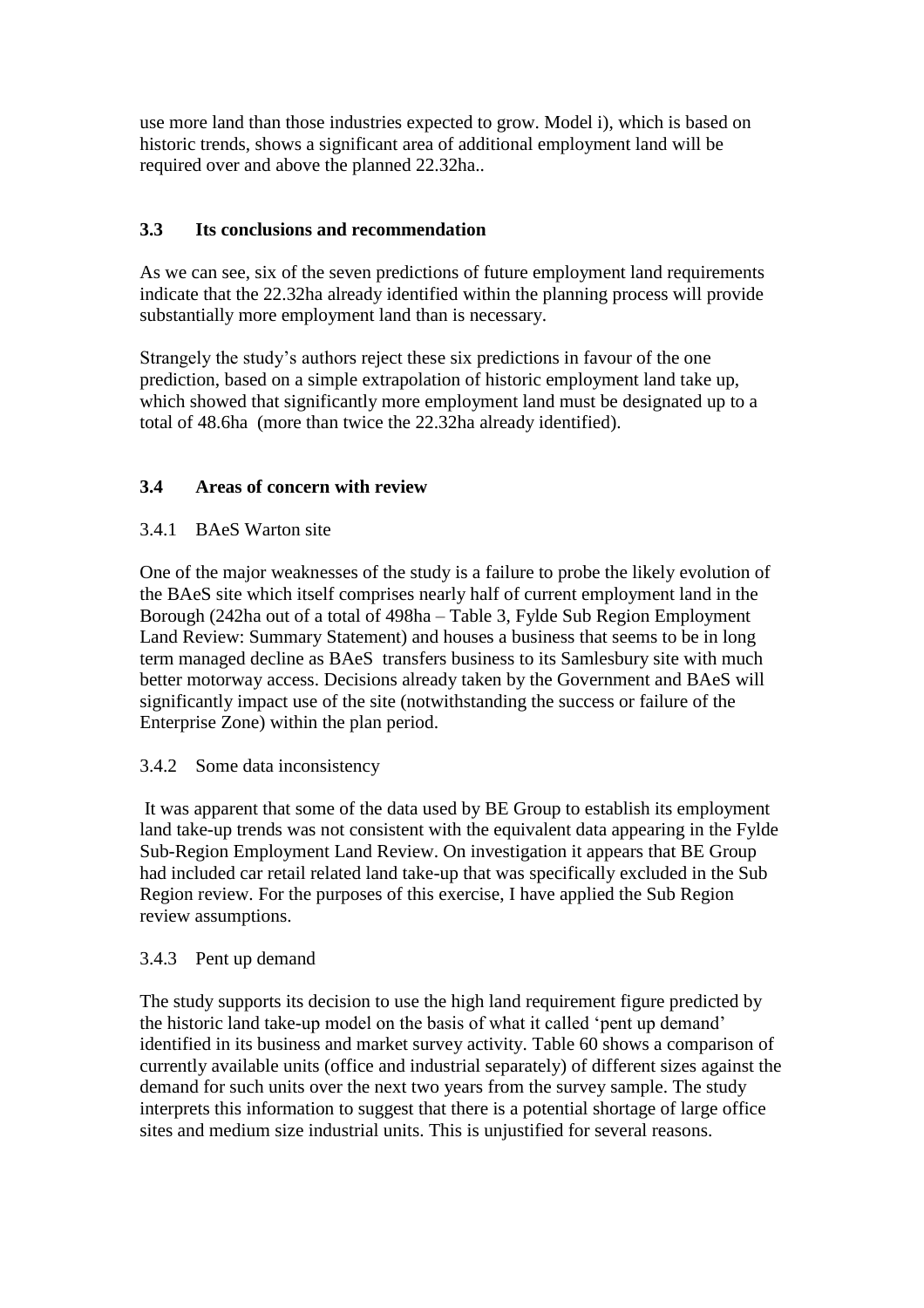The figures in Table 60 do not represent the total available supply. They only show a snapshot of what is currently empty. Generally, when a business moves into one of these empty units, it leaves a newly empty unit behind it, so the supply is not reduced. The real role of empty units in the market is to provide a degree of flexibility in the system to make it easier for businesses to move. Given that the requirements listed in the table are expected to arise over the next two years, the data seem to show more than adequate flexibility.

The survey revealed very high levels of satisfaction with business accommodation. The study's own findings declare that '*There are ample vacant premises in the Borough to meet these requirements'* (AECOM BE Group study Final Report Exec Summary viii) ).

The idea that there is a shortage of large office capacity is impossible to square with the scale of loss of office accommodation and re-designation of redundant office capacity in the Borough over the last decade. If there had been a serious demand, one would have expected FBC and the developers to have met it with office conversion projects instead of the wholesale re-assignment that has actually taken place.

The figure of 2.3ha of pent up demand put forward by the study represents less than 0.5% of the employment land in the Borough (Fylde Sub Region Employment Land Review). It is not a pent up demand (implying that it cannot yet be met) it is exactly what you would expect to see in a healthy well-resourced market.

#### 3.4.4 Blackpool Requirement

The study suggests that its recommendation that an additional 26.28ha is required to meet Borough needs does not include the employment land requirements of Blackpool. This is not the case. The figure used is derived from the historic land take up data. These data clearly do include the Borough's ongoing contribution to meet Blackpool's need since there is no way of preventing Blackpool businesses from moving onto the sites on the Blackpool boundary (where over 60% of the Borough's new employment land has been created over the last 20 years). Blackpool's need is included in any predictions that derive from the historic take-up data.

3.4.5 Model confusion appears cause of flawed recommendation

BE Groups's decision to ignore the evidence of the six of its prediction models in favour of one with completely different results seems to have been based on a misunderstanding of the fundamental difference between those six models and the seventh model based on historic land take up trends.

It must be assumed that the methodologies used in the six ignored models are respectable methodologies normally used in this kind of endeavour (otherwise why would BE Group pay Oxford Economics to undertake their work and why would FBC pay BE Group to do this study at all?). The study's authors state that their methodologies follow ODPM guidance for such studies (Executive Summary iii)) and are based on BE Group's experience and application in other employment land review studies. For them to dismiss all this as they do in section10.37: *'Common sense suggests this argument* (ie all the models except i)) *is flawed.'* is very strange. Even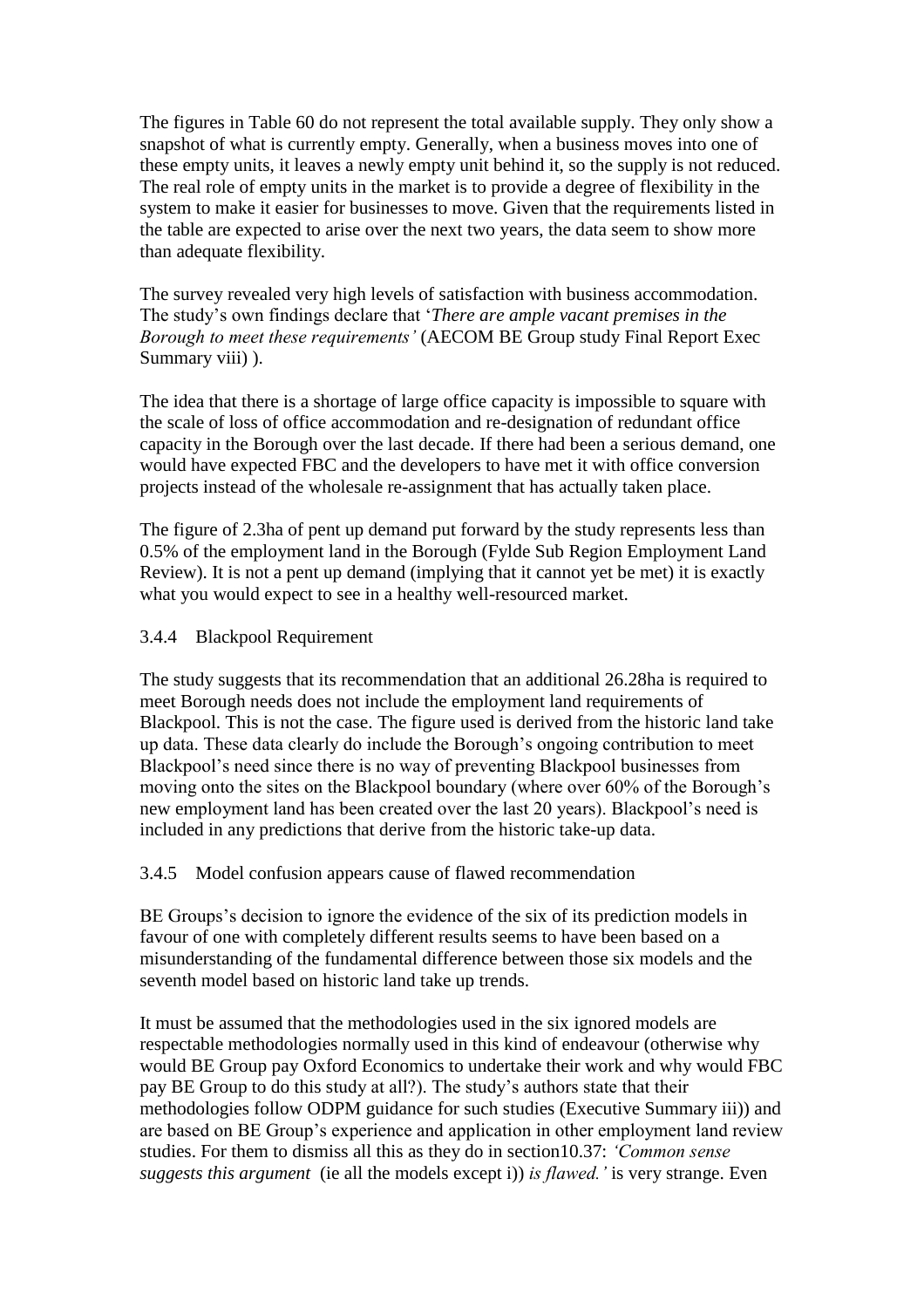more so is the comment in 10.39: '*In all instances where BE Group has been involved these models* (effectively models ii to vii) *have been discounted in favour of historic land take-up trends'.* What was the purpose of models ii) to vii) and all the work that went into them if both common sense and BE Group's experience suggested they should be ignored?

The fact is that the six models based on future industry and population trends all produce an answer to the question: ' how much more or less land will I need to use to support employment in 2030 than I am using to support employment now?' The seventh model (based on historic land take up trends) is answering the question: 'how much new employment land will I need to bring into use by 2030 based on past experience?' The questions are completely different and both answers have some relevance for planning purposes. The BE Group seem to have assumed that both questions were the same and that the answers should be the same, forcing them to deduce that some of the answers were wrong. This appears to have led them to misunderstand the evidence and draw the wrong conclusions.

The historic rate of employment land take-up has been used in both the Grimley study and this BE Group study as a reason to reject any calculated predictions of lower need so we'll consider it in the next section.

# **3.5 Historic land take-up model**

The methodology is straightforward. As the BE Group report puts it: '*Employment Land take-up is recorded by the Borough Council. In Table 61 a schedule of all completions between 1989 and 2011 is shown. The 59.6ha of land developed over this period equates to an average take-up of 2.7ha/year. Analysis of the most recent 5,10, and 15 year periods reveals respective annual take-up averages of 2.98; 2.13 and 2.01ha.'*, The figure of 2.7ha is then multiplied by 18 in the study to calculate the amount of additional employment land needing to be commissioned between 2012 and 2030, a total of 48.6ha. FBC would certainly not have needed to go out to consultants to produce this model.

The first thing to say about this model is that it is based purely on new employment land take up. It is measuring land that comes into use for employment purposes that was not in such use before. The model does not take any account of land taken out of employment use or of emerging spare or redundant employment land. Unlike the other models, it is not measuring change in the amount of employment land actually in use. Thus the model fails to take account of the change in the nature of business and the migration of employment land from one part of the Borough to another. It recognises businesses setting up on new sites at Whitehills and elsewhere but does not recognise the land taken out of employment use at Sadler's, Cookson's, GEC Marconi and many other sites. This is why its results differ markedly from the other models that effectively account for land coming into and leaving employment use. The historic take-up model is not wrong on its own terms; it's just answering a different question We can however amend the historic take-up model to answer the same question as the other models by including employment land taken out of employment use in the calculation (using the FBC figures for the period from 2001 - 2013). This is quite instructive.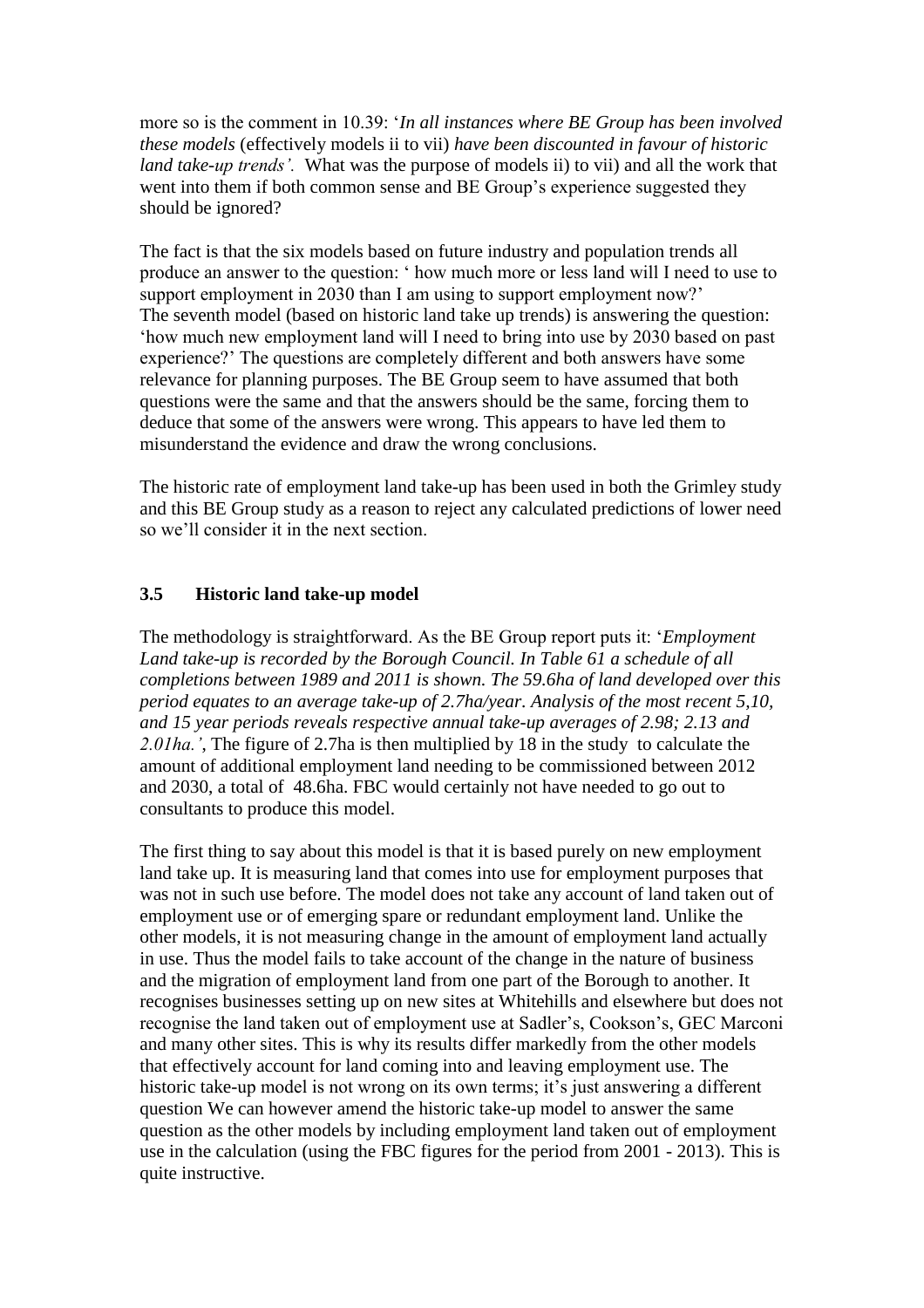#### 3.5.1 Amended historic take-up model

Looking at the summary tables at the end of the Business and Industrial Land Schedule (base date 31 March 2013) published by FBC there is a table entitled 'Land Lost to Business and Industrial Use Since Mid-Year 2001'. This schedule shows that 23.8ha of land that had been employment land was re-categorised for other uses between mid 2001 and March 2013. This table does not include the 8ha site (ex-Marconi) in Warton that was declared surplus to their requirements by BAeS some years ago (and since completely assigned to non-employment use), nor the Land Registry site (1.1ha); it does include a part of the Stocks and Bonds offices site in St Annes (7.3 out of 11.9ha) and part of the Aegon/Guardian site ( 0.6 out of 4.9ha) that are all surplus to their previous employment requirements.

To produce an amended model it is necessary to use employment land take-up figures from the same start point (mid 2001). In looking at the figures in the BE Group report (Table 62) it was apparent that there were inconsistencies between it and the equivalent table (Table 4 in Summary Statement) in the Fylde Sub Region Employment Land Review. Unpicking the details it was clear that the BE Group study included some categories (car show rooms) that were ruled out of the employment land category by the Fylde Sub Region Review. For the purposes of this exercise the Fylde Sub Region figures are used together with figures from Fylde's own Business and Industrial Land Schedule (Base Date March 2013) to cover the last 3 years (to March 2013). This gives a total employment land take-up from mid 2001 to March 2013 of 17.4ha.

For the purposes of running an amended historic take-up model I'll run two cases. Case 1 will use the 'lost' employment land figure of 23.8ha from the FBC schedule. Case 2 will add to this 8ha representing the Marconi site at Warton that has been out of employment use for many years and was effectively allocated for residential/retail use by March 2013.

First we work out the net gain/loss of employment land since 2001; then we find the annual average gain/loss; then use the annual average to calculate the change in the amount of employment land needed between 2013 and 2030 (i.e. multiply the annual average by 17). The results are shown in the Table 3.5.1 below.

| Case | Emplt land    | Emplt land    | Total         | Average         | Tot inc/dec |
|------|---------------|---------------|---------------|-----------------|-------------|
|      | take-up since | $lost$ /spare | inc/dec since | inc/dec since   | Emplt land  |
|      | 2001 ha       | since 2001 ha | 2001 ha       | $2001/13$ ha/pa | $2013 - 30$ |
|      | 17.4          | 23.8          | $-6.4$        | $-.53$          | $-9.0$      |
|      | 17.4          | 31.8          | - 14.4        | $-1.2$          | $-20.4$     |

Table 3.5.1

The predicted change in employment land required is shown in the final column. The figures in the final column corresponds to the figures in Table 3.2.1 above; they show that not only will there be no need to use any of the 22.32ha of land already assigned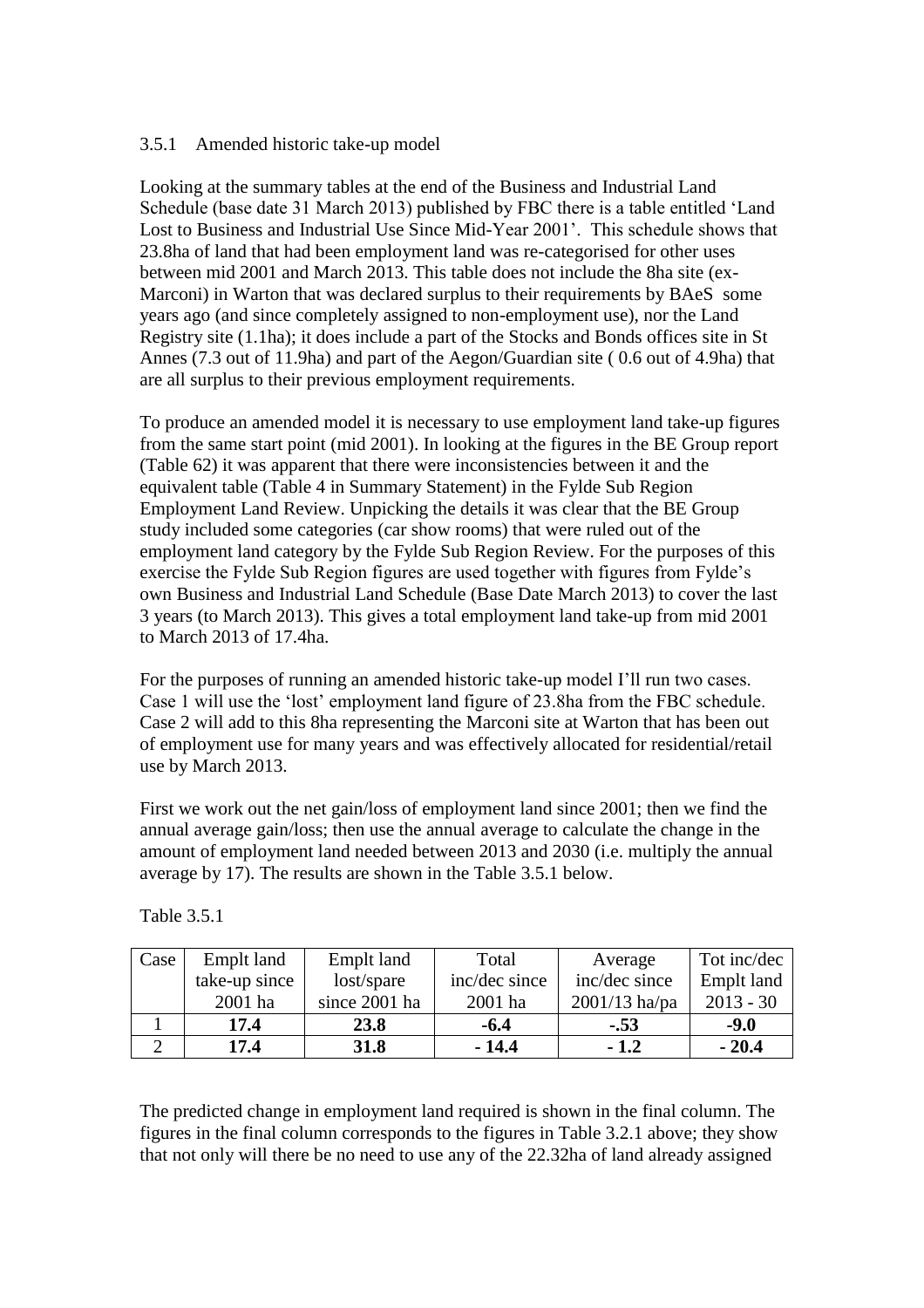for future employment use but that, by 2030, we will actually need less employment land than is currently in use.

The amended historic take-up model is probably the model with the strongest evidential base (all based on FBC figures) and it produces a prediction that is closely aligned with the employment prediction models used in the BE Group study.

#### 3.5.2 Lessons to be drawn from amended model

This exercise is instructive for two reasons. Firstly it shows that, if you ask the same question, all the different models (taking widely differing approaches) give you answers that fall within the same range. Which is to say that the amount of employment land required to support expected increased levels of employment in the Borough to 2030 ranges from a small amount of additional land (that is a very small proportion of the additional 22.32ha already assigned) down to 30ha less than is currently in use (over 50ha less than is currently in use and assigned). The weight of evidence points to there being a need for less employment land in 2030 than is currently in use.

Secondly, the exercise confirms the general validity and relevance of the 'employment' and 'population' based models used by the BE Group and contradicting the suggestions that '*Common sense suggests [they] are flawed'* or that the market in employment land is so imperfect and distorted that it renders those models unrealistic. An amended historic take-up model that measures land coming into and leaving employment use is as realistic as it gets and it clearly predicts a reduction in the total amount of employment land required.

Helpful as it is to see that all the evidence is reasonably consistent it would be wrong to assume that this answer gives the whole story or that the un-amended historic takeup model is totally irrelevant. The total amount of employment land in use is not the only issue of importance. Location is also important and it is this that seems to have been driving the historic land take-up figures. In effect there has been some migration of employment away from traditional sites to new sites.

# **4. What the evidence really seems to show**

# 4.1 Less land required by modern businesses

The evidence from the BE Group study is that the Borough has a reducing absolute requirement for employment land notwithstanding predicted increases in the level of employment. The study makes the point that the industries it expects to grow will use employment land more effectively than those it expects to shrink. It also established (although its use of statistics needs to be viewed with caution) that a substantial proportion of companies in the Borough operate from home (23% of its survey – table 60).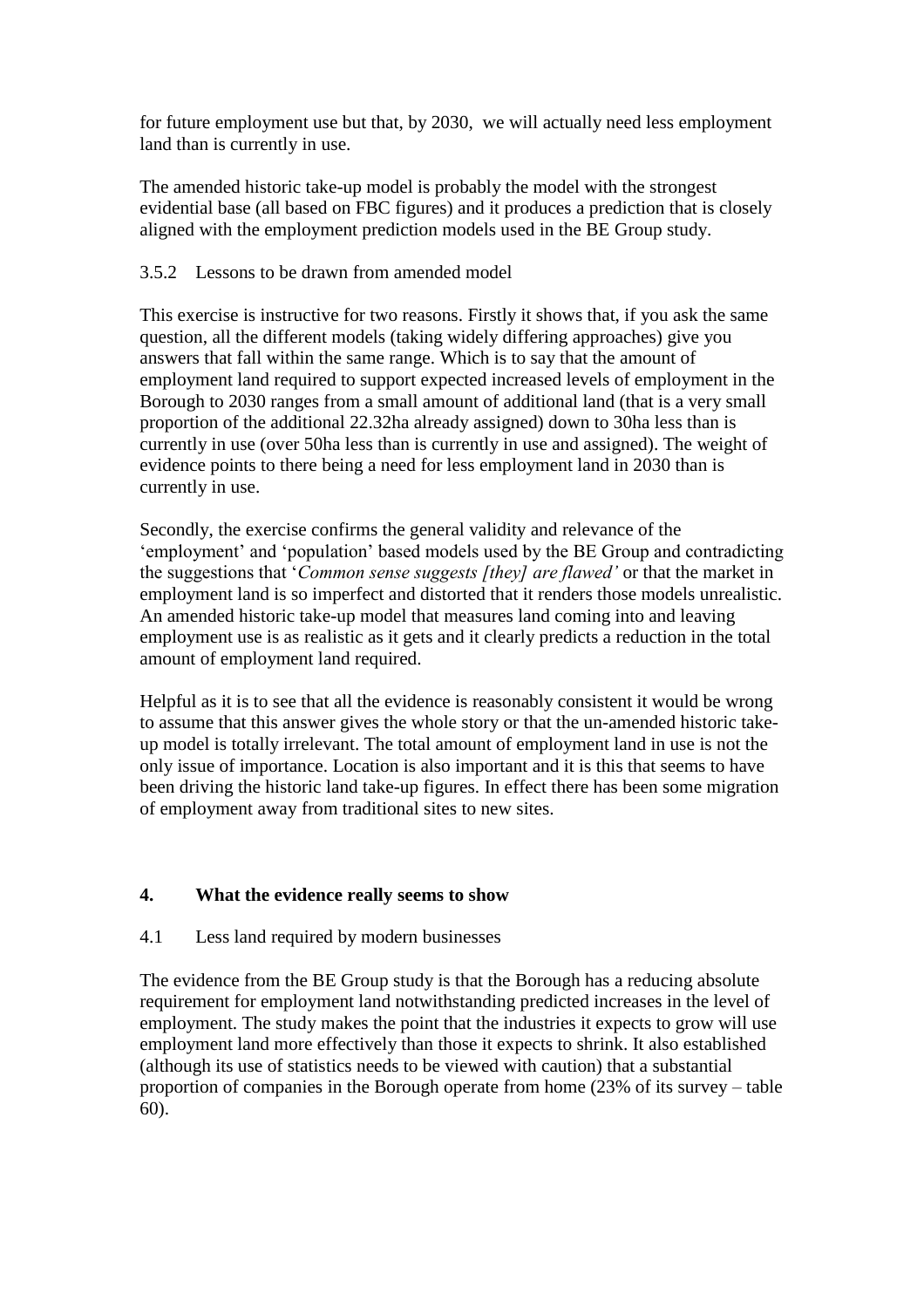#### 4.2 Migration of sites and loss of traditional businesses

The real significance of the historic take-up figures is not that they demonstrate an increase in employment land use (as we have established in 3.5) but rather that they illustrate the migration of employment sites from one part of the Borough to another. In the main this migration has been away from the South of the Borough to the North, more particularly to sites that are closer to the M55. As new business sites have become available with excellent transport links in Kirkham and at Whitehills, businesses from Fylde and Blackpool have moved to the new sites. It should also be recognised that the existing land take-up figures already include meeting the demand of business from Blackpool since many of the new sites are on the border with Blackpool and there is no way of, or reason for, excluding Blackpool businesses from using the sites.

The northerly trend is not only driven by the migration of existing businesses in search of better premises. The loss of Sadler's, Cookson's, Aegon, Land Registry and Stocks and Bonds and their employment sites from have been driven by broader national economic rationalisations in those business areas and represents the kind of business change anticipated in the Grimley and BE Group studies.

#### 4.3 Further loss of manufacturing expected

Both the Grimley and BE Group studies anticipate further loss of manufacturing business with its relatively inefficient use of land. BAe Systems has been investing heavily in its Samlesbury site and, beyond its current Typhoon manufacturing programme, will not be undertaking any final assembly and flight-testing at its Warton site. In those circumstances the maintenance of the site's runway, will become an expensive and unjustified overhead on the business. Since the runway was, and still is, the site's one critical advantage, one cannot sensibly expect BAeS to fully commit to the site to the end of the LP plan period. Attempts to attract business to part of the site through the Enterprise Zone have not been very successful, serving mainly to illustrate the relative attractiveness of the Samlesbury site with its superior transport links. The future of the Toshiba/Westinghouse nuclear site, now owned by a company whose home country has radically changed its position on nuclear power in the last couple of years, must also be uncertain. The Grimley report anticipated that after 2015, employment land would be increasingly released by these industries.

#### 4.4 Trends in employment land take-up

As discussed in 3.4 above, there are some errors (or at least inconsistencies with the sub-regional data) that lead to a misleading interpretation of employment land take-up trends in the BE Group study. The Fylde Sub-Region Employment Land Report covers land take-up from 1991/92 to 2009/10. It shows an overall average take-up of 2.6ha pa that is close to the figure used by BE Group. However, it produces a separate figure for the period from 2001/02 to 2009/10 of 1.8ha pa. A simple analysis of the same data also reveals that the average for the previous decade (1991/92 to 2000/01) was 3.32ha pa. (Table 4, Fylde Sub-Region Employment Land Review: Summary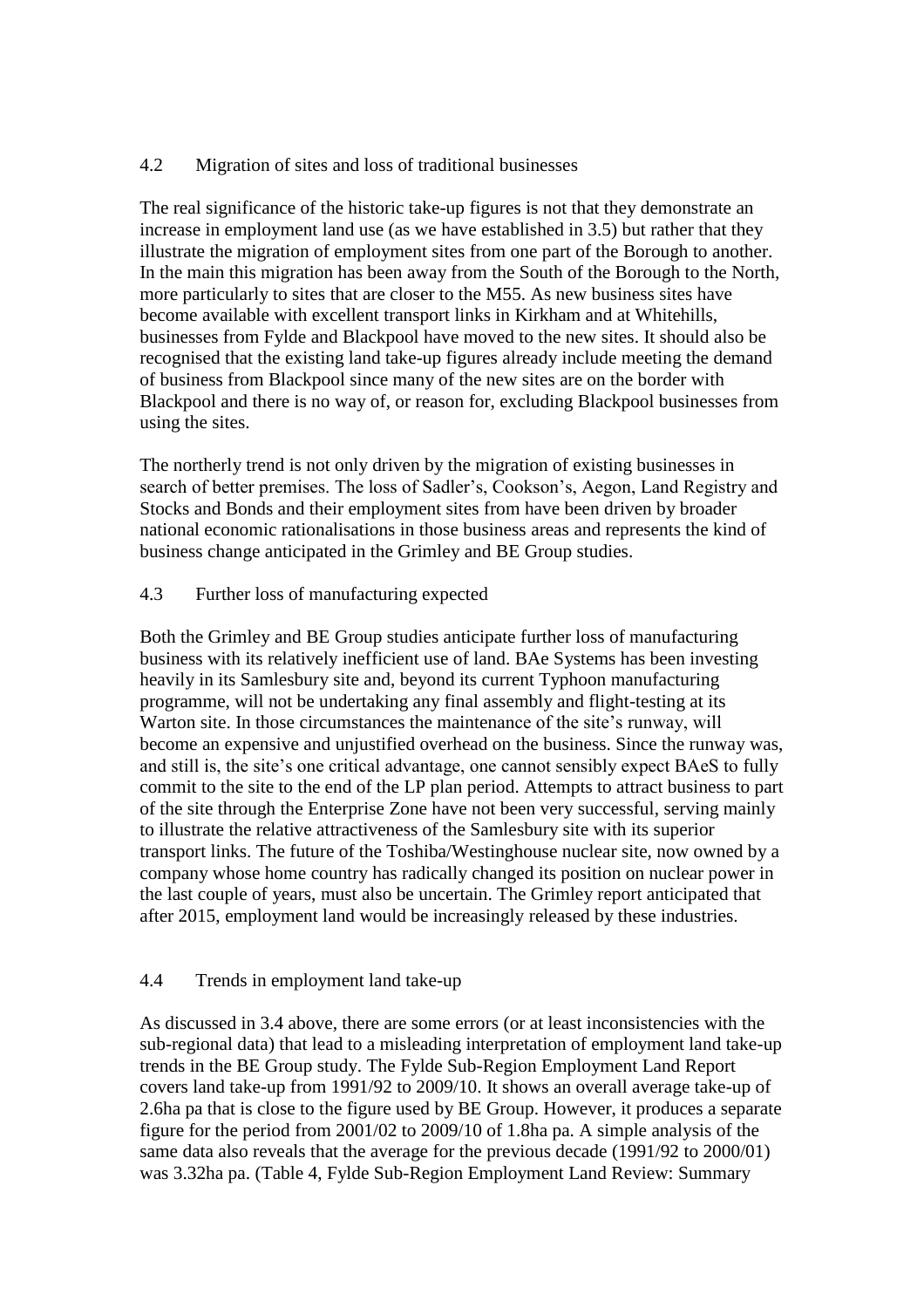Statement); the reduction trend is strong. Bringing the data even more up to date, we can use the FBC Business and Industrial Land Schedule (Base Date 31 March 2013) to look at the average rate over the last 10 years and 5 years periods recorded. Over the last 10 years the average was 1.5ha pa. Over the last 5 years the average has been 1.24ha pa. The table below summarises the situation.

Table 4.1

Average rate of employment land take-up over time

| Period       | $91/92$ to 00/01 | $ 01/02$ to 09/10 | Last 10 years $*$ | Last five years * |
|--------------|------------------|-------------------|-------------------|-------------------|
| Take-up      | $3.32$ ha pa     | 1.80ha pa         | $1.50ha$ pa       | $1.24$ ha pa      |
| $\mathbf{d}$ |                  |                   | $\cdots$ $\cdots$ |                   |

\* note: figures adjusted to remove car retail as discussed in 3.4.2 .

The trend is not unexpected since land take-up has been driven by two main factors that, over time, have a diminishing impact as business adjusts to them.

Firstly, the creation of the M55 and its link roads has transformed transportation links into the Borough and it was always going to be more attractive to site businesses closer to this feature. Initially one would expect a proportion existing businesses to migrate from their existing sites as well as new businesses to set up there. Over time, the backlog of existing business migration dies down and one is left with the meeting the needs of new businesses (minus the failure of existing ones) at a lower ongoing rate. Also the over all quality of the existing stock of sites has progressively improved as older sites have dropped out of use and this further reduces the need for business migration The result is ever reducing pressure to migrate the employment footprint.

Secondly, the nature of business, and its use of land, is changing dramatically. Not only have we lost manufacturing jobs and sites but we are also losing those businesses that required large regional office blocks. What businesses do is changing and the way that they do it is changing. Home working is a growing feature across the country that is well reflected in Fylde. All this change is dramatically reducing the amount of space that employers need to provide for employees and this is becoming apparent in the employment land take-up figures.

# **4.5 Future capacity**

While the evidence indicates that a slight reduction is expected in the amount of employment land in use by 2030, there is a need to allow some flexibility to recognise the, needs (albeit reducing needs) represented by the historic land take-up figures.

At the rate of employment land take-up averaged over the last 5 years the 22.32ha already identified in the planning system will meet demand for a further 18 years, taking us beyond the end of the plan period. This takes no account of the land that Grimley and the BE Group studies both anticipated being released by current manufacturing operations at BAeS and Toshiba Westinghouse.

BAeS and Toshiba/Westinghouse both represent industries that use outrageously large areas of land in their processes. In combination they occupy over 320ha of the Fylde. At the current rate of employment land take-up this area would provide a source of